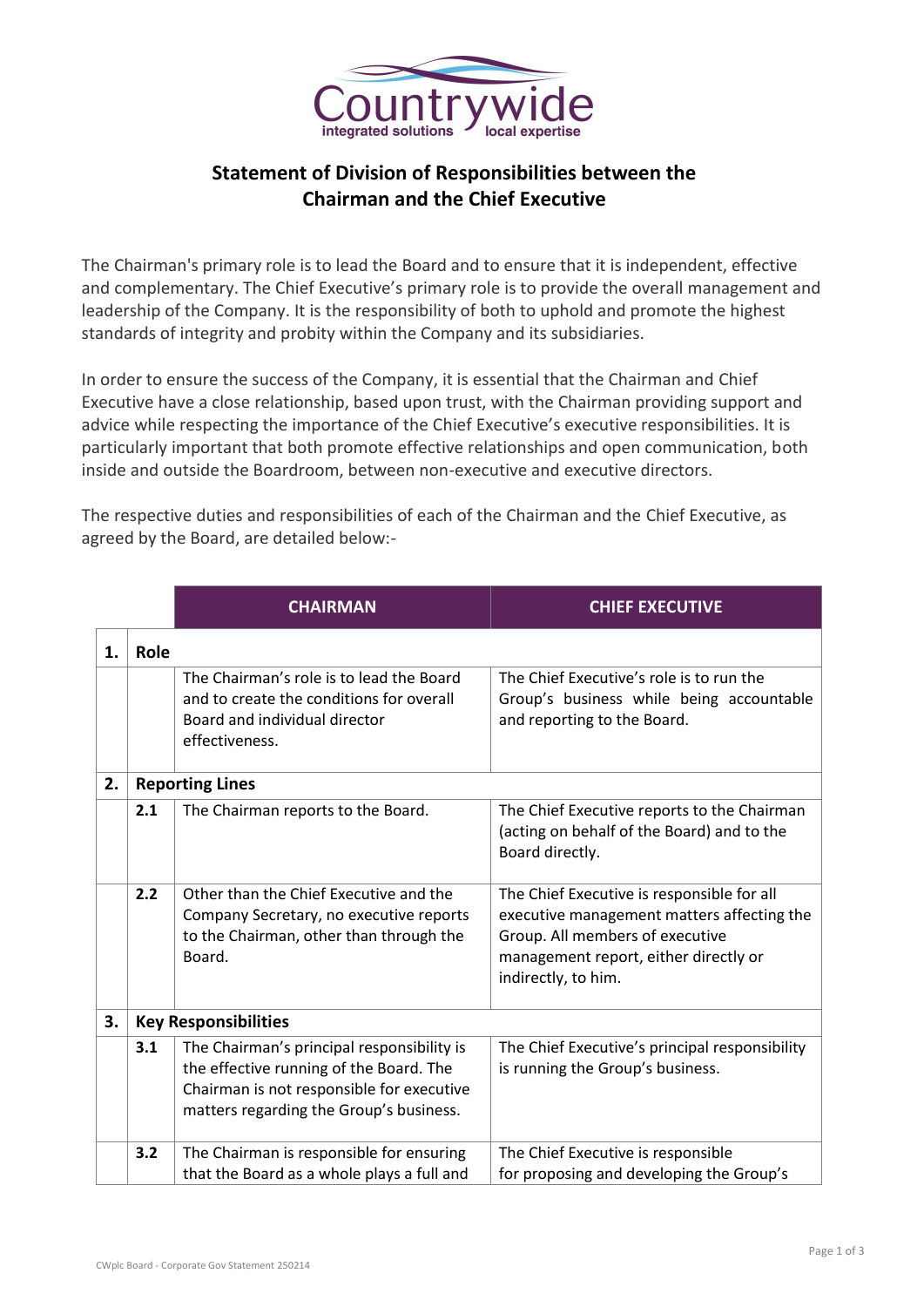|    |     | constructive part in the development and<br>determination of the Group's strategy and<br>major policies.                                                                                                                                                                                                    | strategy and overall commercial objectives,<br>which he does in close consultation with the<br>Chairman and the Board.                                                                                                                                                                                |
|----|-----|-------------------------------------------------------------------------------------------------------------------------------------------------------------------------------------------------------------------------------------------------------------------------------------------------------------|-------------------------------------------------------------------------------------------------------------------------------------------------------------------------------------------------------------------------------------------------------------------------------------------------------|
|    | 3.3 | The Chairman is the guardian of the<br>Board's decision-making processes.                                                                                                                                                                                                                                   | The Chief Executive is responsible, with the<br>executive team, for implementing the<br>decisions of the Board and its Committees.                                                                                                                                                                    |
| 4. |     | <b>Other Responsibilities</b>                                                                                                                                                                                                                                                                               |                                                                                                                                                                                                                                                                                                       |
|    | 4.1 | Running the Board and setting its agenda.                                                                                                                                                                                                                                                                   | Providing input to the Board's agenda from<br>himself and other members of the executive<br>team.                                                                                                                                                                                                     |
|    | 4.2 | Ensuring that Board agendas take full<br>account of the important issues facing the<br>Group and the concerns of all Board<br>members. There should be an emphasis on<br>strategic, rather than routine, issues.                                                                                            | Ensuring that he maintains a dialogue with<br>the Chairman on the important and strategic<br>issues facing the Group, and proposing Board<br>agendas to the Chairman which reflect these.                                                                                                             |
|    | 4.3 | Ensuring that the Board receives accurate,<br>timely and clear information on:-<br>• the Group's performance<br>• the issues, challenges and<br>opportunities facing the Group and<br>matters reserved to it for decision.                                                                                  | Ensuring that the executive team gives<br>appropriate priority to providing reports to<br>the Board which contain accurate, timely<br>and clear information.                                                                                                                                          |
|    | 4.4 | Ensuring, with the advice of the Company<br>Secretary where appropriate, compliance<br>with the Board's approved procedures,<br>including the schedule of Matters<br>Reserved to the Board for its decision and<br>each Committee's Terms of Reference.                                                     | Ensuring, in consultation with the Chairman<br>and the Company Secretary as appropriate,<br>that he and the executive team comply with<br>the Board's approved procedures, including<br>the schedule of Matters Reserved to the<br>Board for its decision and each Committee's<br>Terms of Reference. |
|    | 4.5 | Arranging informal meetings of the<br>directors, including meetings of the non-<br>executive directors at which the executive<br>directors are not present, as<br>required to ensure that sufficient time and<br>consideration is given to complex,<br>contentious or sensitive issues.                     | Ensuring that the Chairman is<br>alerted to forthcoming complex, contentious<br>or sensitive issues affecting the Group of<br>which he might not otherwise be aware.                                                                                                                                  |
|    | 4.6 | Proposing to the Board, in consultation<br>with the Chief Executive, Company<br>Secretary and Committee Chairmen as<br>appropriate:-<br>• a schedule of Matters Reserved to the<br>Board for its decision<br>• Terms of Reference for each Board<br>Committee and<br>• other Board policies and procedures. | Providing input to the Chairman and<br>Company Secretary on appropriate changes<br>to the schedule of Matters Reserved to the<br>Board and Committee Terms of Reference.                                                                                                                              |